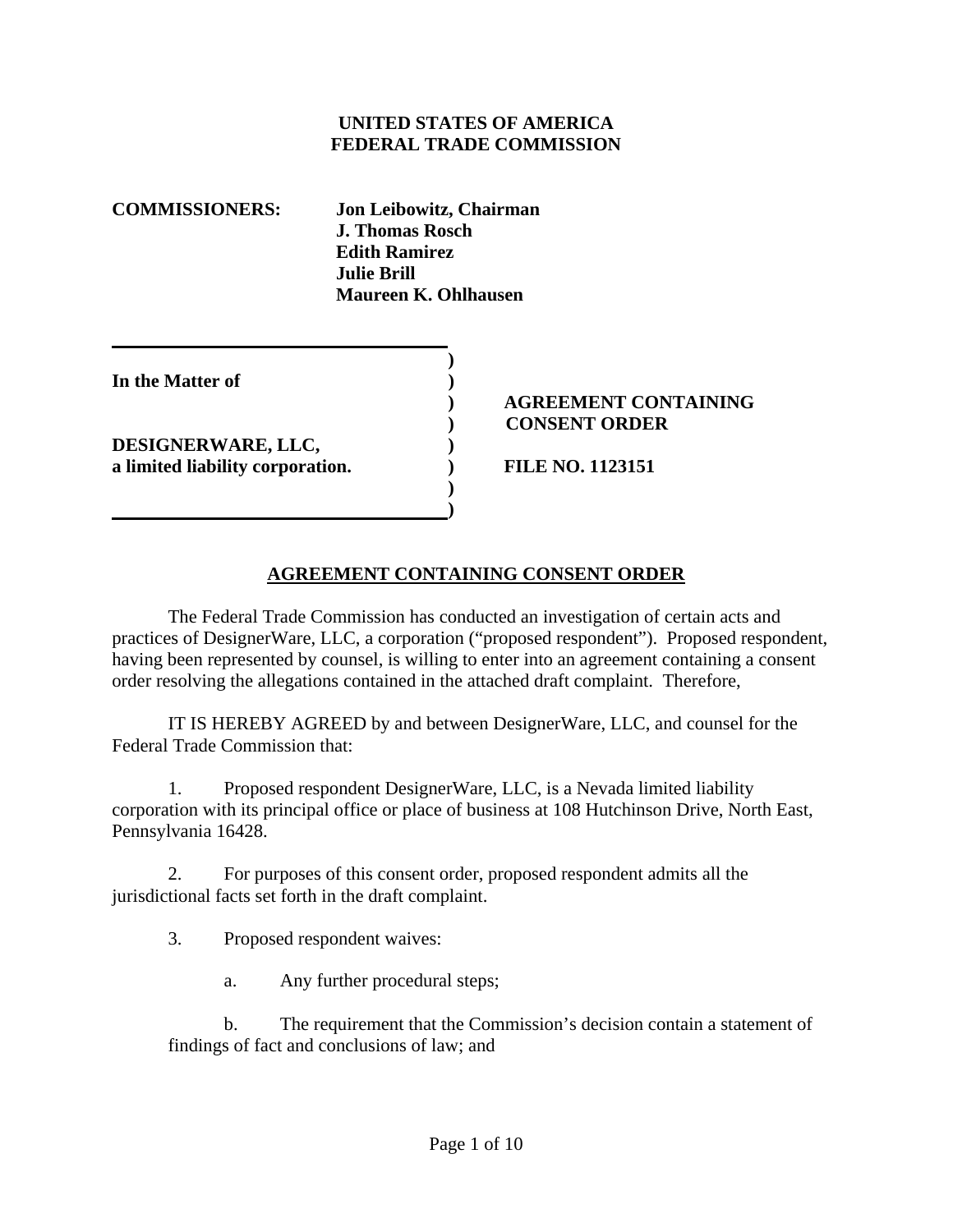c. All rights to seek judicial review or otherwise to challenge or contest the validity of the order entered pursuant to this agreement.

4. This agreement shall not become part of the public record of the proceeding unless and until it is accepted by the Commission. If this agreement is accepted by the Commission, it, together with the draft complaint, will be placed on the public record for a period of thirty (30) days and information about it publicly released. The Commission thereafter may either withdraw its acceptance of this agreement and so notify proposed respondent, in which event it will take such action as it may consider appropriate, or issue and serve its complaint (in such form as the circumstances may require) and decision in disposition of the proceeding.

5. This agreement is for settlement purposes only and does not constitute an admission by proposed respondent that the law has been violated as alleged in the draft complaint, or that the facts as alleged in the draft complaint, other than the jurisdictional facts, are true. Respondent stipulates that the jurisdictional facts are true only for purposes of this consent order.

6. This agreement contemplates that, if it is accepted by the Commission, and if such acceptance is not subsequently withdrawn by the Commission pursuant to the provisions of Section 2.34 of the Commission's Rules, the Commission may, without further notice to proposed respondent, (1) issue its complaint corresponding in form and substance with the attached draft complaint and its decision containing the following order in disposition of the proceeding, and (2) make information about it public. When so entered, the order shall have the same force and effect and may be altered, modified, or set aside in the same manner and within the same time provided by statute for other orders. The order shall become final upon service. Delivery of the complaint and the decision and order to proposed respondent's address as stated in this agreement by any means specified in Section 4.4(a) of the Commission's Rules shall constitute service. Proposed respondent waives any rights it may have to any other means of service. The complaint may be used in construing the terms of the order, and no agreement, understanding, representation, or interpretation not contained in the order or the agreement may be used to vary or contradict the terms of the order.

7. Proposed respondent has read the draft complaint and consent order. Proposed respondent understands it may be liable for civil penalties in the amount provided by law and other appropriate relief for each violation of the order after it becomes final.

## **ORDER**

## **DEFINITIONS**

For purposes of this order, the following definitions shall apply:

1. Unless otherwise specified, "respondent" shall mean DesignerWare, LLC, and its successors and assigns.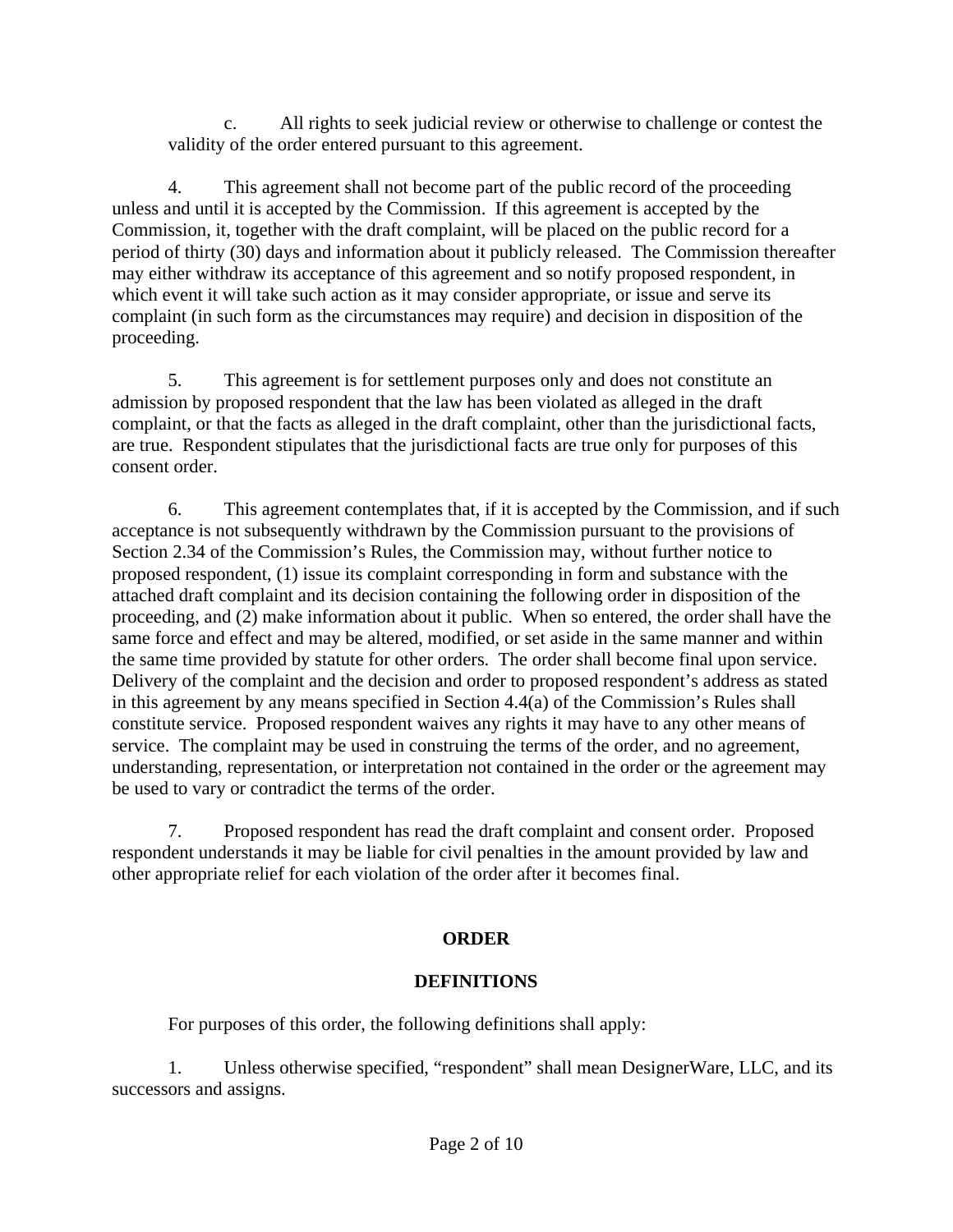2. "Commerce" shall be defined as it is defined in Section 4 of the Federal Trade Commission Act, 15 U.S.C. § 44.

3. "Computer" shall mean any desktop or laptop computer, handheld device, tablet, telephone, or other electronic product or device that has a platform on which to download, install, or run any software program, code, script, or other content.

4. "Clear(ly) and prominent(ly)" shall mean:

a. In textual communications (e.g., printed publications or words displayed on the screen of a computer or mobile device), the required disclosures are of a type, size, and location sufficiently noticeable for an ordinary consumer to read and comprehend them, in print that contrasts highly with the background on which they appear;

b. In communications disseminated orally or through audible means (e.g., radio or streaming audio), the required disclosures are delivered in a volume and cadence sufficient for an ordinary consumer to hear and comprehend them;

c. In communications disseminated through video means (e.g., television or streaming video), the required disclosures are in writing in a form consistent with subpart (a) of this definition and shall appear on the screen for a duration sufficient for an ordinary consumer to read and comprehend them, and in the same language as the predominant language that is used in the communication;

d. In communications made through interactive media, such as the Internet, online services, and software, the required disclosures are unavoidable and presented in a form consistent with subpart (a) of this definition, in addition to any audio or video presentation of them; and

e. In all instances, the required disclosures are presented in an understandable language and syntax; in the same language as the predominant language that is used in the communication; and include nothing contrary to, inconsistent with, or in mitigation of any statement contained within the disclosure or within any document linked to or referenced therein.

5. "Geophysical location tracking technology" shall mean any hardware, software, or application utilized in conjunction with a computer that collects and reports data or information that identifies the precise geophysical location of the computer. Geophysical location tracking technologies include, for these purposes, technologies that report: the GPS coordinates of a computer; the WiFi signals available to or actually used by a computer to access the Internet; the telecommunication towers or connections available to or actually used by a computer; the processing of any such reported data through geolocation lookup services; or any information derived from any combination of the foregoing.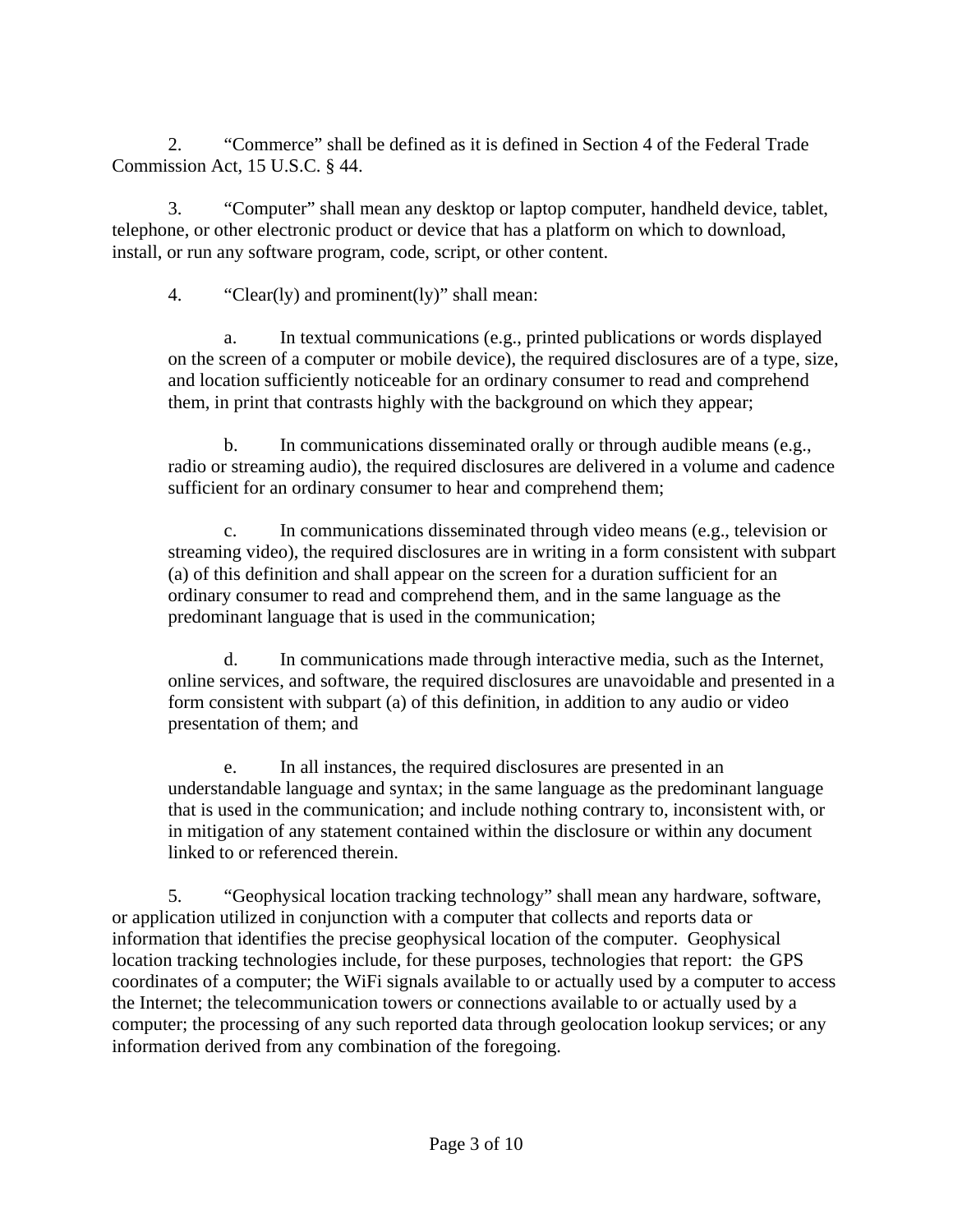6. "Monitoring technology" shall mean any hardware, software, or application utilized in conjunction with a computer that can cause the computer to (1) capture, monitor, or record, and (2) report information about user activities by:

a. Recording keystrokes, clicks, or other user-generated actions;

b. Capturing screenshots of the information displayed on a computer monitor or screen; or

c. Activating the camera or microphone function of a computer to take photographs or record audio or visual content through the computer's webcam or microphone.

7. "Covered rent-to-own transaction" shall mean any transaction where a consumer enters into an agreement for the purchase or rental of a computer and the consumer's contract or rental agreement provides for payments over time and an option to purchase the computer.

### **INJUNCTION**

### **I. MONITORING TECHNOLOGY PROHIBITED**

**IT IS HEREBY ORDERED** that respondent, directly or through any corporation, partnership, subsidiary, division, trade name, or other device, and its officers, agents, servants, employees, and all persons or entities in active concert or participation with it who receive actual notice of this order, by personal service or otherwise, in connection with using, selling, licensing, or otherwise providing any hardware, software, application, program, or other device for use in connection with a covered rent-to-own transaction, directly or indirectly, is hereby permanently restrained and enjoined from:

A. Using any monitoring technology to gather information or data from any computer rented to a consumer; and

B. Licensing, selling, or otherwise providing third parties with monitoring technology for installation or activation on computers rented to consumers.

### **II. USE OF TRACKING TECHNOLOGY LIMITED**

**IT IS FURTHER ORDERED** that respondent, directly or through any corporation, partnership, subsidiary, division, trade name, or other device, and its officers, agents, servants, employees, and all persons or entities in active concert or participation with it who receive actual notice of this order, by personal service or otherwise, in connection with using, selling, licensing, or otherwise providing any hardware, software, application, program, or other device for use in connection with a covered rent-to-own transaction, directly or indirectly, is hereby permanently restrained and enjoined from: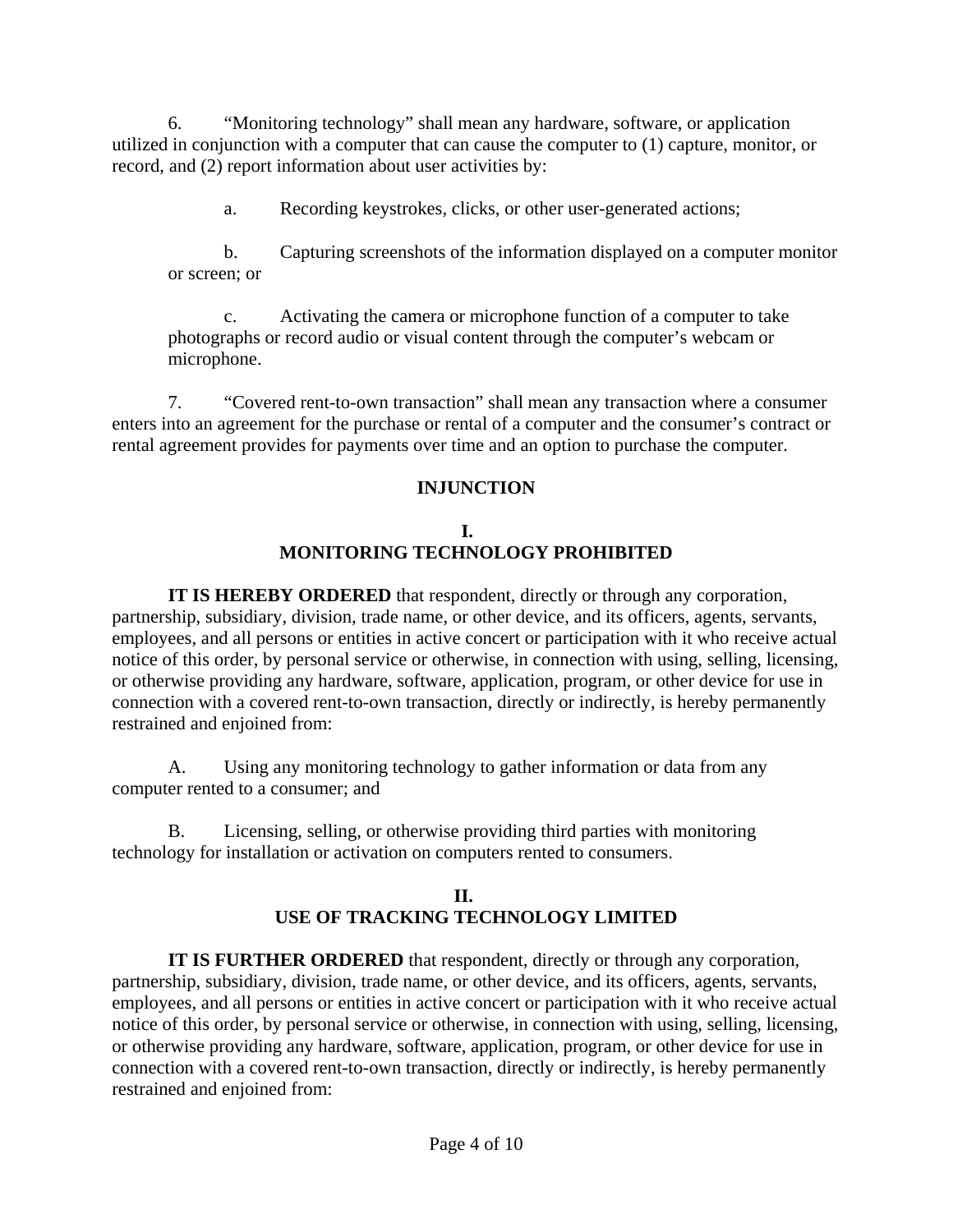A. Gathering any information or data from any computer via any geophysical location tracking technology without ensuring that the computer user is provided clear and prominent notice at the time the computer is rented and immediately prior to each use of the geophysical location tracking technology, and also ensuring that the computer renter's affirmative express consent is obtained at the time the computer is rented. For purposes of this section, providing clear and prominent notice to computer users and obtaining affirmative express consent from computer renters means:

1. Clear and Prominent Notice: a clear and prominent notice is provided to the user, separate and apart from any "privacy policy," "data use policy," "terms of service," "end-user license agreement," "lease agreement," or other similar document, that discloses (1) that geophysical location tracking technology is installed and/or currently running on the computer; (2) the types of user activity or conduct that is being captured by such technology; (3) the identities or specific categories of entities with whom any data or information that is collected will be shared or otherwise provided; (4) the purpose(s) for the collection, use, or sharing of such data or information; and (5) where and how the user can contact someone for additional information;

2. Affirmative Express Consent: affirmative express consent is obtained by giving the computer renter an equally clear and prominent choice to either agree or not agree to any geophysical location tracking technology, and neither option may be highlighted or preselected as a default setting. Activation of any geophysical location tracking technology must not proceed until the computer's renter provides affirmative express consent. Notwithstanding the foregoing, nothing in this Part shall require that a computer be rented to a user who declines to consent to installation or activation of any geophysical tracking technology;

3. Icons: the activation of any geophysical location tracking technology shall be accompanied by the installation of a clear and prominent icon on the computer on which the technology is installed, such as on the desktop and in the desktop system tray of the computer. Clicking on the icon must clearly and prominently disclose: (1) that geophysical location tracking technology is installed and currently running on the computer; (2) the types of user activity or conduct that is being captured by such technology; (3) the identities or specific categories of entities with whom any data or information that is collected will be shared or otherwise provided; (4) the purpose(s) for the collection, use, or sharing of such data or information; and (5) where and how the user can contact someone for additional information;

*Provided that* the notice requirements of this Part may be suspended and geophysical location tracking technology activated if (a) the renter reports that the computer has been stolen or there is otherwise a reasonable basis to believe that the computer has been stolen, and (b) either the renter or another person has filed a police report stating that the computer has been stolen. Provided further that respondent shall ensure that documents establishing (a) and (b) are retained. For purposes of this Order, "filing of a police report" means the reporting of a complaint with the police department in any form recognized in the jurisdiction;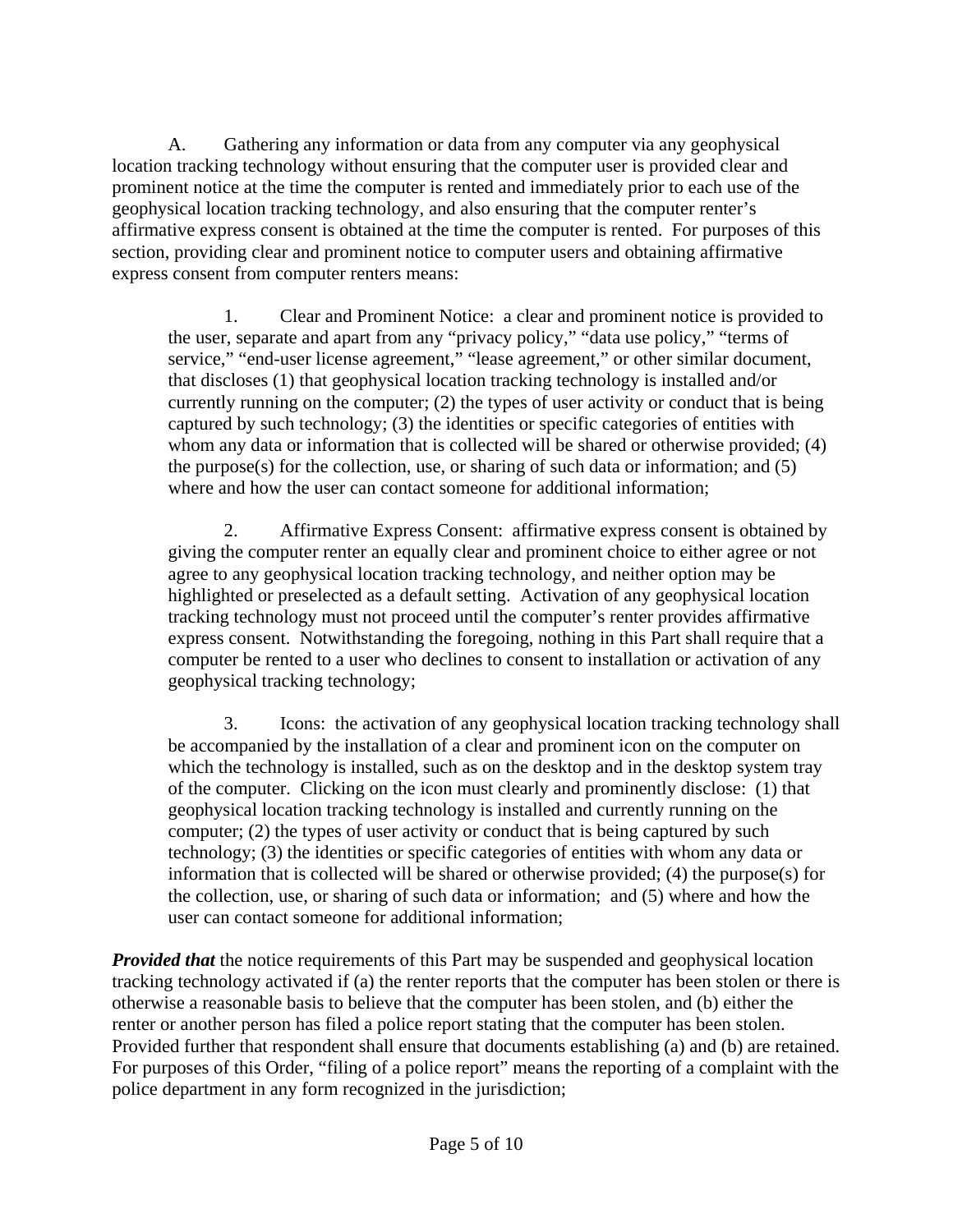*Provided further that* the notice and record-keeping requirements of this Section II shall be satisfied when respondent acts as a licensor if respondent includes in the licensing agreement contractual requirements that: (i) licensees may only activate geophysical location tracking technology if (a) the renter reports that the computer has been stolen or there is otherwise a reasonable basis to believe that the computer has been stolen and (b) either the renter or another person has filed a police report stating that the computer has been stolen, and (ii) documents establishing (a) and (b) are retained by the licensees; and

B. Licensing, selling, or otherwise providing any third party with geophysical location tracking technology for installation or activation on a computer to be rented in a covered rent-to-own transaction, without requiring as a condition of the license, sale, or other provision of the technology that the third party obtain consent and provide notice as provided in Section II.A, above.

#### **III. NO DECEPTIVE GATHERING OF CONSUMER INFORMATION**

**IT IS FURTHER ORDERED** that respondent, directly or through any corporation, partnership, subsidiary, division, trade name, or other device, and its officers, agents, servants, employees, and all persons or entities in active concert or participation with it who receive actual notice of this order, by personal service or otherwise, in connection with using, selling, licensing, or otherwise providing any hardware, software, application, program, or other device, is hereby permanently restrained and enjoined from making, or assisting others to make, any false representation or depiction in any notice, prompt screen, or other software application appearing on the screen of any computer that results in gathering information from or about a consumer, including without limitation location information.

### **IV. PROTECTION OF DATA**

**IT IS FURTHER ORDERED** that respondent, directly or through any corporation, partnership, subsidiary, division, trade name, or other device, and its officers, agents, servants, employees, and all persons or entities in active concert or participation with it who receive actual notice of this order, by personal service or otherwise, shall:

A. Delete or destroy all user data, if any, previously gathered using any monitoring or geophysical location tracking technology that does not comply with Parts I, II, and III of this Order, unless such action is otherwise prohibited by court order or other legal obligation; and

B. Transfer data or information, if any, gathered by any monitoring or geophysical location tracking technology from the computer upon which the technology is installed to respondent's server(s), and from the respondent's server(s) to any other computers or servers only if such information is rendered unreadable, unusable, or indecipherable during transmission.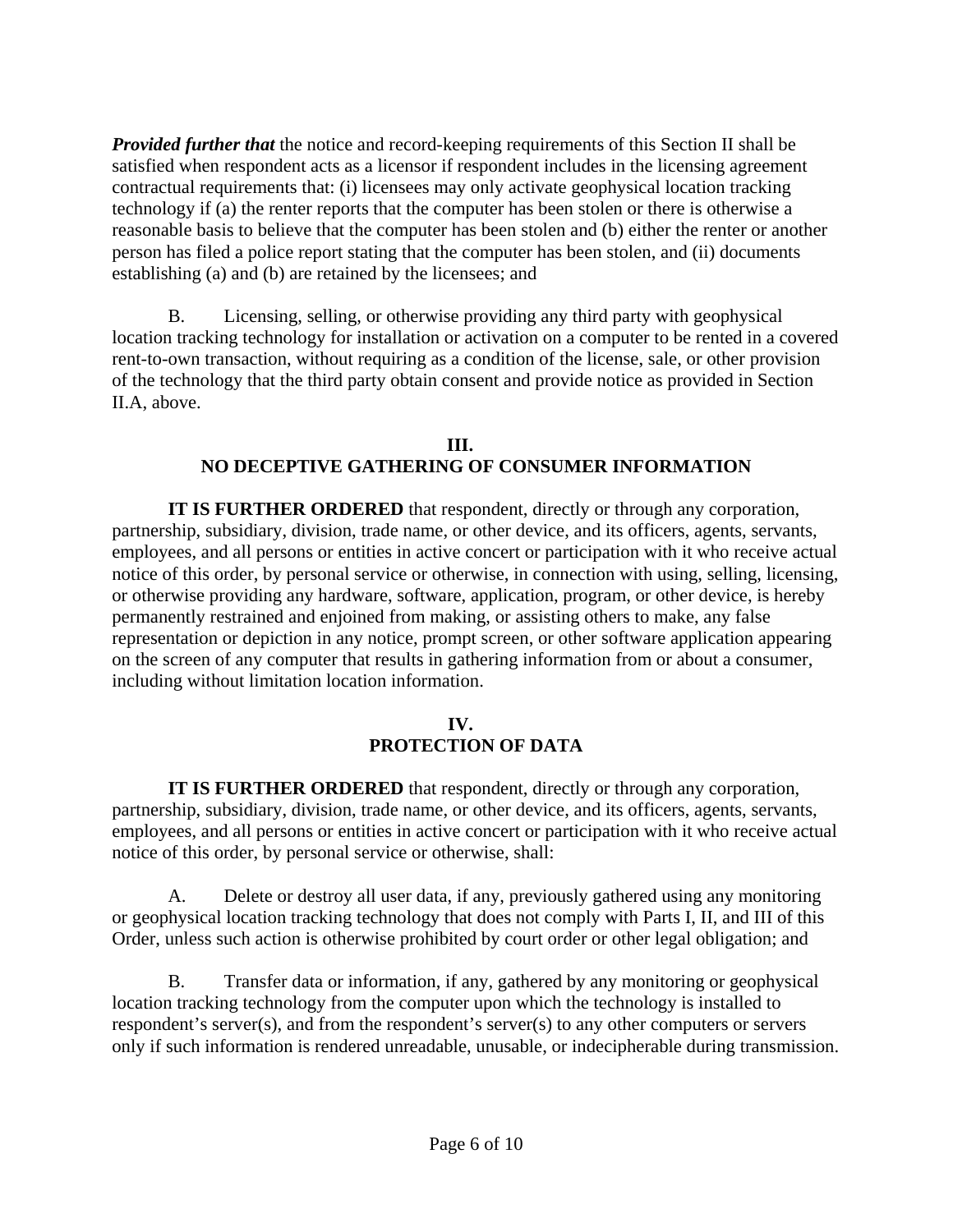#### **V. NO MISREPRESENTATIONS ABOUT PRIVACY**

**IT IS FURTHER ORDERED** that respondent, directly or through any corporation, partnership, subsidiary, division, trade name, or other device, and its officers, agents, servants, employees, and all persons or entities in active concert or participation with it who receive actual notice of this order, by personal service or otherwise, in connection with using, selling, licensing, or otherwise providing any hardware, software, application, program, or other device, directly or indirectly, shall not misrepresent, in any manner, expressly or by implication, the extent to which respondent maintains and protects the security, privacy, or confidentiality of any personal information gathered from or about consumers.

### **VI. DISTRIBUTION OF ORDER**

**IT IS FURTHER ORDERED** that respondent must deliver a copy of this order to all current and future principals, officers, directors, and managers who have responsibilities related to the subject matter of this order, and to all current and future employees, agents, and representatives having responsibilities relating to the subject matter of this order. Respondent shall deliver this order to such current personnel within thirty (30) days after service of this order, and to such future personnel within thirty (30) days after the person assumes such position or responsibilities. From each person to whom respondent delivers a copy of this order, respondent must obtain a signed and dated acknowledgment of receipt of this order, with any electronic signatures complying with the requirements of the E-Sign Act, 15 U.S.C. § 7001 et seq.

#### **VII.**

## **COMPLIANCE REPORTING**

### **IT IS FURTHER ORDERED** that:

A. Respondent, and its successors and assigns, shall within sixty (60) days after the date of service of this order, and at such other times as the Commission may require, file with the Commission a true and accurate report, in writing, setting forth in detail the manner and form in which they have complied with this order. Within ten (10) days of receipt of written notice from a representative of the Commission, they shall submit additional true and accurate written reports.

B. Respondent, and its successors and assigns, shall notify the Commission at least thirty (30) days prior to any change in the corporation that may affect compliance obligations arising under this order, including, but not limited to, dissolution, assignment, sale, merger, or other action that would result in the emergence of a successor corporation; the creation or dissolution of a subsidiary, parent, or related entity that engages in any acts or practices subject to this order; the proposed filing of a bankruptcy petition; or a change in the corporate name or address. Provided, however, that, with respect to any proposed change in the corporation about which respondent learns less than thirty (30) days prior to the date such action is to take place,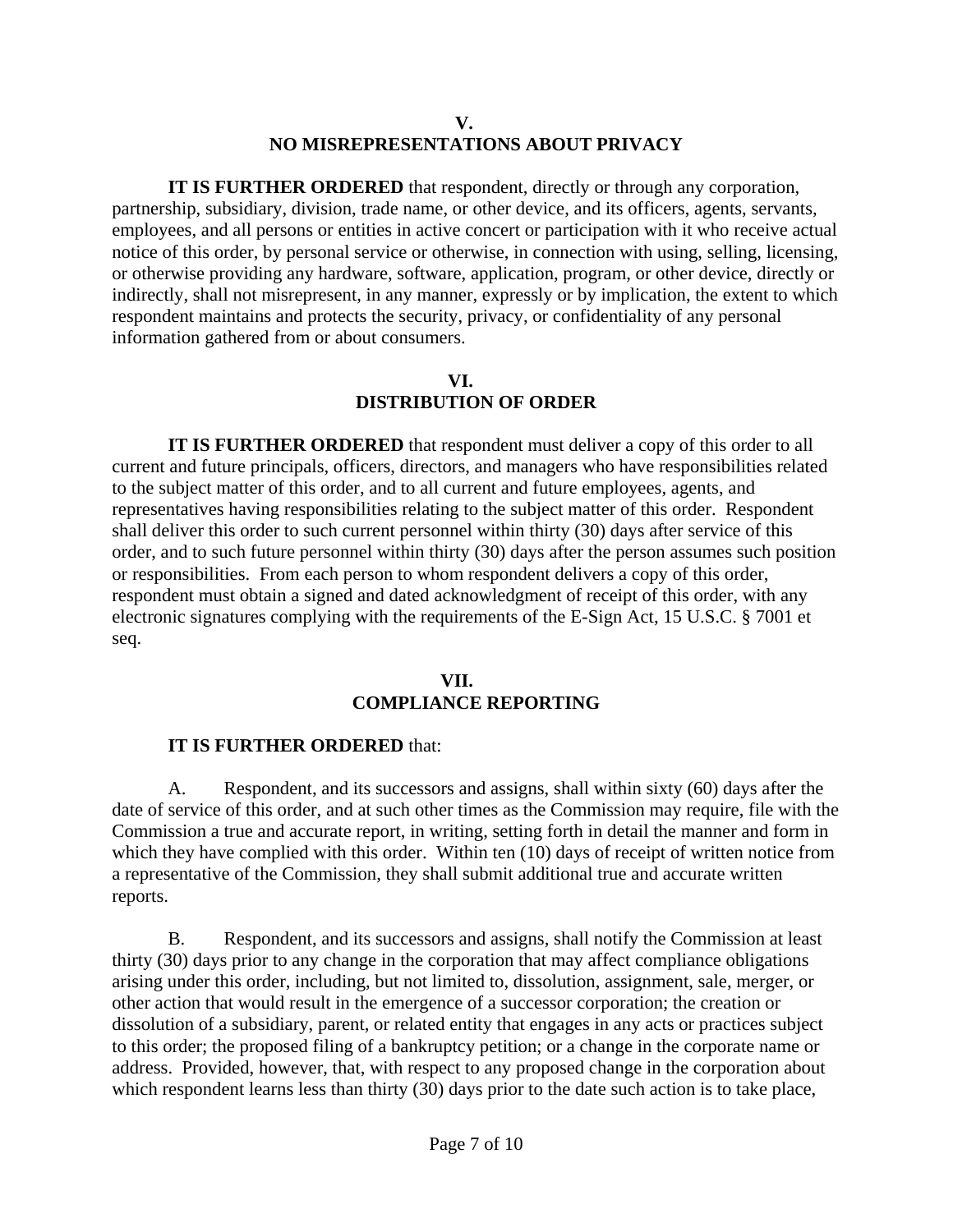the respondent shall notify the Commission as soon as is practicable after obtaining such knowledge.

C. Unless otherwise directed by a representative of the Commission, all notices required by this Part shall be sent by overnight courier (not the U.S. Postal Service) to the Associate Director for Enforcement, Bureau of Consumer Protection, Federal Trade Commission, 600 Pennsylvania Avenue NW, Washington, DC 20580, with the subject line DesignerWare, LLC, File No. 1123151. *Provided, however*; that, in lieu of overnight courier, notices may be sent by first class mail, but only if an electronic version of each such notice is contemporaneously sent to the Commission at DEbrief@ftc.gov.

### **VIII. RECORDKEEPING**

**IT IS FURTHER ORDERED** that respondent shall, for five (5) years after the last date of any act or practice covered by Parts  $I - V$  of this Order, maintain and upon reasonable notice make available to the Federal Trade Commission for inspection and copying, any documents, whether prepared by or on behalf of respondent, that:

A. Comprise or relate to complaints or inquiries, whether received directly, indirectly, or through any third party, concerning any monitoring or geophysical tracking technologies sold, licensed, or otherwise provided to any third party for use in connection with any covered rent-to-own transaction, and any responses to those complaints or inquiries;

B. Are reasonably necessary to demonstrate full compliance with each provision of this order, including but not limited to, all documents obtained, created, generated, or which in any way relate to the requirements, provisions, or terms of this order, and all reports submitted to the Commission pursuant to this order;

C. Contradict, qualify, or call into question respondent's compliance with this order;

D. Acknowledge receipt of this order obtained pursuant to Part VI.

or

## **IX. TERMINATION OF ORDER**

This order will terminate on June 1, 2032, or twenty (20) years from the most recent date that the United States or the Federal Trade Commission files a complaint (with or without an accompanying consent decree) in federal court alleging any violation of the order, whichever comes later; provided, however, that the filing of such a complaint will not affect the duration of:

A. Any Part in this order that terminates in less than twenty (20) years;

B. This order's application to any respondent that is not named as a defendant in such complaint; and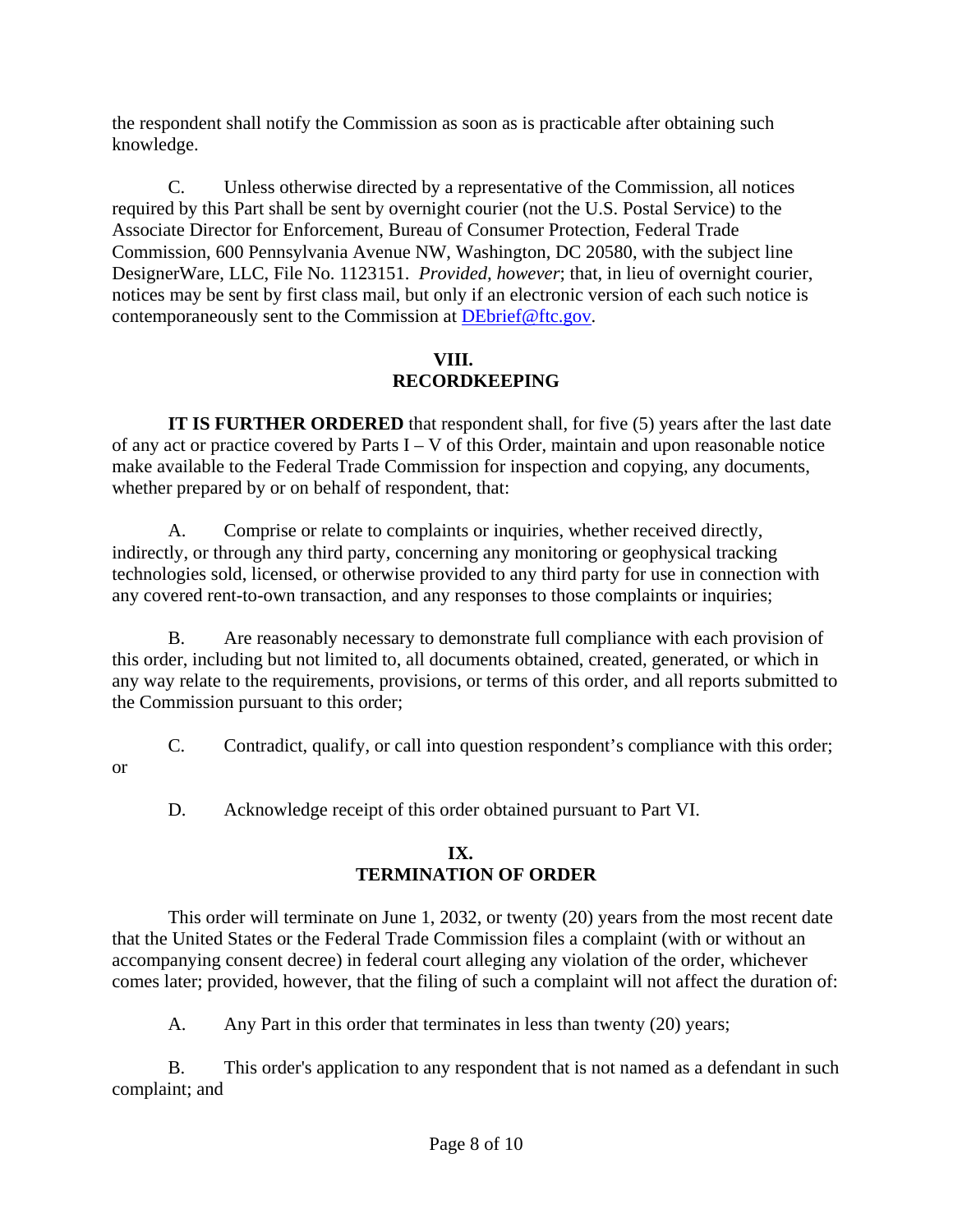C. This order if such complaint is filed after the order has terminated pursuant to this Part.

*Provided, further*, that if such complaint is dismissed or a federal court rules that respondent did not violate any provision of the order, and the dismissal or ruling is either not appealed or upheld on appeal, then the order will terminate according to this Part as though the complaint had never been filed, except that the order will not terminate between the date such complaint is filed and the later of the deadline for appealing such dismissal or ruling and the date such dismissal or ruling is upheld on appeal.

Signed this \_\_\_\_\_\_\_\_ day of \_\_\_\_\_\_\_\_\_\_\_\_\_\_\_\_\_\_\_\_, 2012.

# **DESIGNERWARE, LLC, ET AL.**

Dated:\_\_\_\_\_\_\_\_\_\_\_\_\_\_\_\_\_\_\_\_\_\_\_\_\_ \_\_\_\_\_\_\_\_\_\_\_\_\_\_\_\_\_\_\_\_\_\_\_\_\_\_\_\_\_\_\_\_\_\_\_\_\_\_\_

DESIGNERWARE, LLC

Dated:\_\_\_\_\_\_\_\_\_\_\_\_\_\_\_\_\_\_\_\_\_\_\_\_\_ \_\_\_\_\_\_\_\_\_\_\_\_\_\_\_\_\_\_\_\_\_\_\_\_\_\_\_\_\_\_\_\_\_\_\_\_\_\_\_

ROBERT S. BERNSTEIN, Esq. Bernstein Law Firm, P.C. Counsel for DESIGNERWARE, LLC